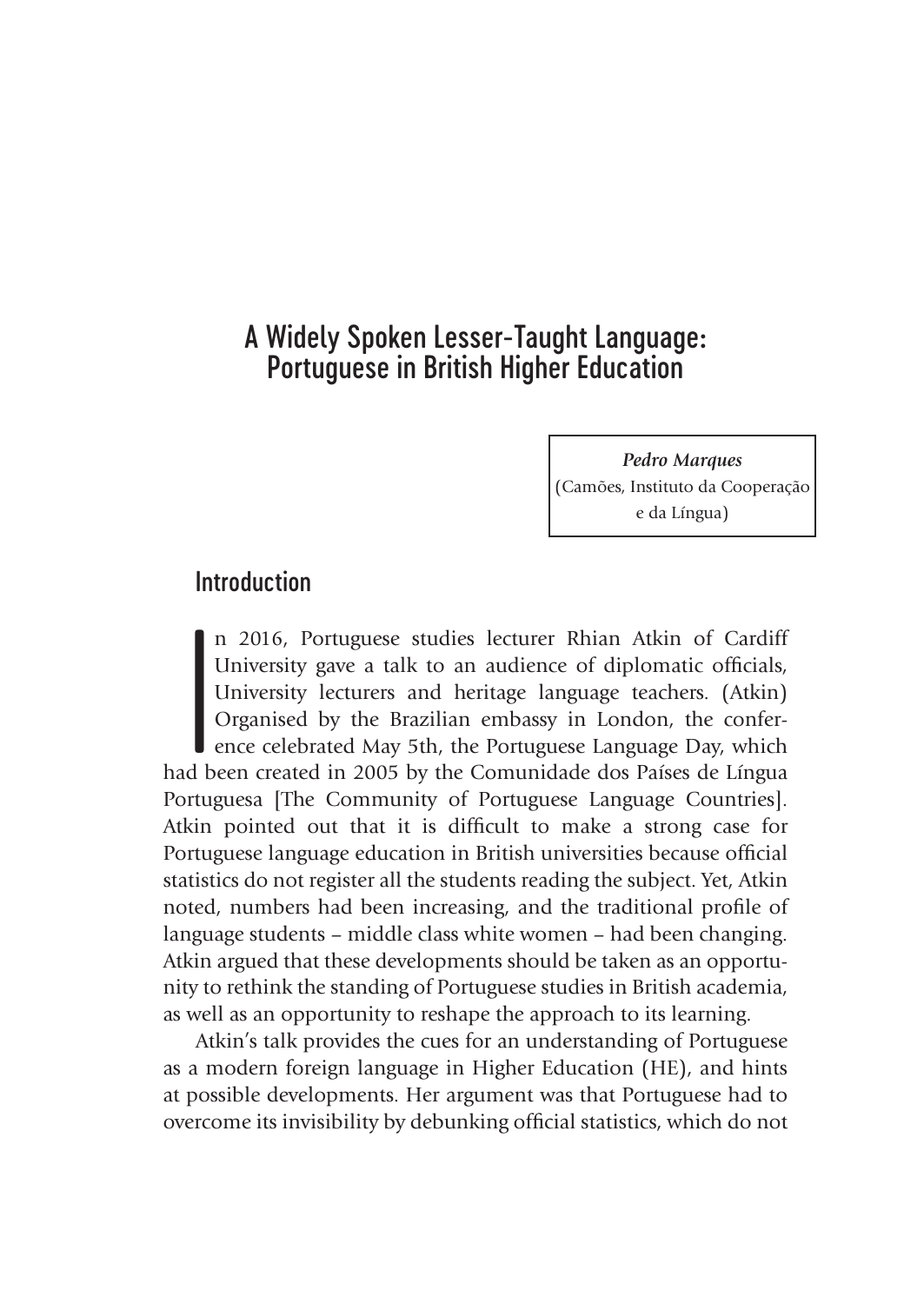give a realistic picture of the increasing uptake numbers. Her intervention also touched upon the need to stray away from the subsidiary position of Portuguese relative to Spanish in British academia (even in students' perceptions), namely by portraying Portuguese as a world language backed up by several national identities, economies and socio-cultural manifestations, including the population of 24,000 children that speak Portuguese in England, making it the 9th most spoken language in schools. Referring specifically to the new Portuguese studies degree at Cardiff and the inclusion of Portuguese as a community/heritage language in the traditional picture of the language in Higher Education, Atkin talked enthusiastically about the "exciting opportunity to develop a programme appropriate for the students of today, a programme that focuses on Portuguese as a global language, spoken in Portugal, Brazil, as well as Mozambique, Angola, Guinea-Bissau, East Timor (…) and increasingly on the diasporic communities of the United Kingdom."1

Discourses on the global import of Portuguese often struggle to make sense of the gap between the fact that Portuguese is one of the most widely spoken languages, and its sizeable but peripheral position in the economy of world languages. Atkin's talk reflects such ambivalence.

On the one hand, it calls for a reassessment of the *lesser*-*taught* label normally given to the language to situate the subject in a nearequal footing with Chinese and Italian, which do not suffer from a lack of representativeness in forums such as the University Council of Modern Languages (UCML).<sup>2</sup> The reassessment of the standing of Portuguese against other languages with similar student numbers aims at giving the language a higher status amongst modern foreign languages, which normally find a rationale for their study on the existence of nation-states with established standards of cultured language use (Kramsch). On the other hand, Atkin goes beyond the commonplace representation of Portuguese as a multinational language

<sup>1.</sup> Translation mine.

<sup>2.</sup> As of 2016, Portuguese has a separate representative in the executive committee of the UCML.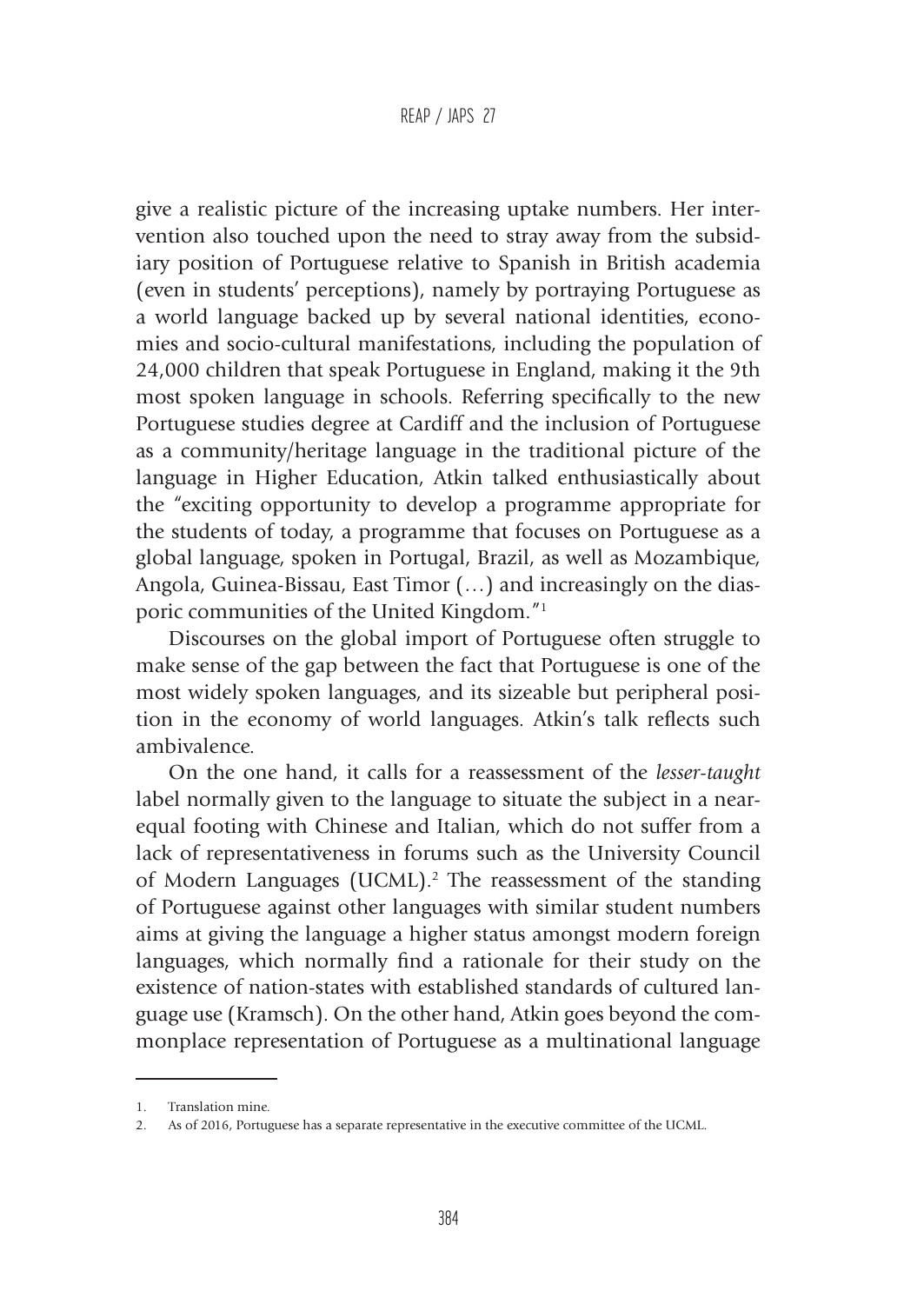to include migrant communities, which implies an attempt to accommodate an emerging audience of multilingual learners by reshaping the representations of the language to include non-stabilized varieties of the language, not circumscribed by traditional national borders. (Moita-Lopes)

## 1. Student Numbers

The concern about student numbers relates to the sustainability of Portuguese as a subject. The 2009 report on the provision of MFL in HE (Worton) points out that the overall 5% decline in the number of students reading languages in the 2002-2003 period masks the fact that Iberian studies, which includes Spanish and Portuguese, increased by 16%. However, elsewhere in the report, Portuguese was cited by respondents from language departments as one of "the most vulnerable".

A decade earlier, Tom F. Earle, who pioneered Portuguese language studies at the University of Oxford, was optimistic about Portuguese language education in the UK and predicted an expansion of provision and student numbers. (Earle) He attributed the relative success of Portuguese studies in British universities to the support of the Instituto Camões<sup>3</sup> and the early-on sharing of resources with Spanish departments, which allegedly contributed to its surviving HE reforms during the Thatcher period. Earle's prediction proved correct until the mid-2000s, when undergraduate and postgraduate numbers appear to have peaked at over 700. (Chart 1)

<sup>3.</sup> Agency operating under the Portuguese Ministry of Foreign Affairs in matters of cooperation, foreign aid and external language policy.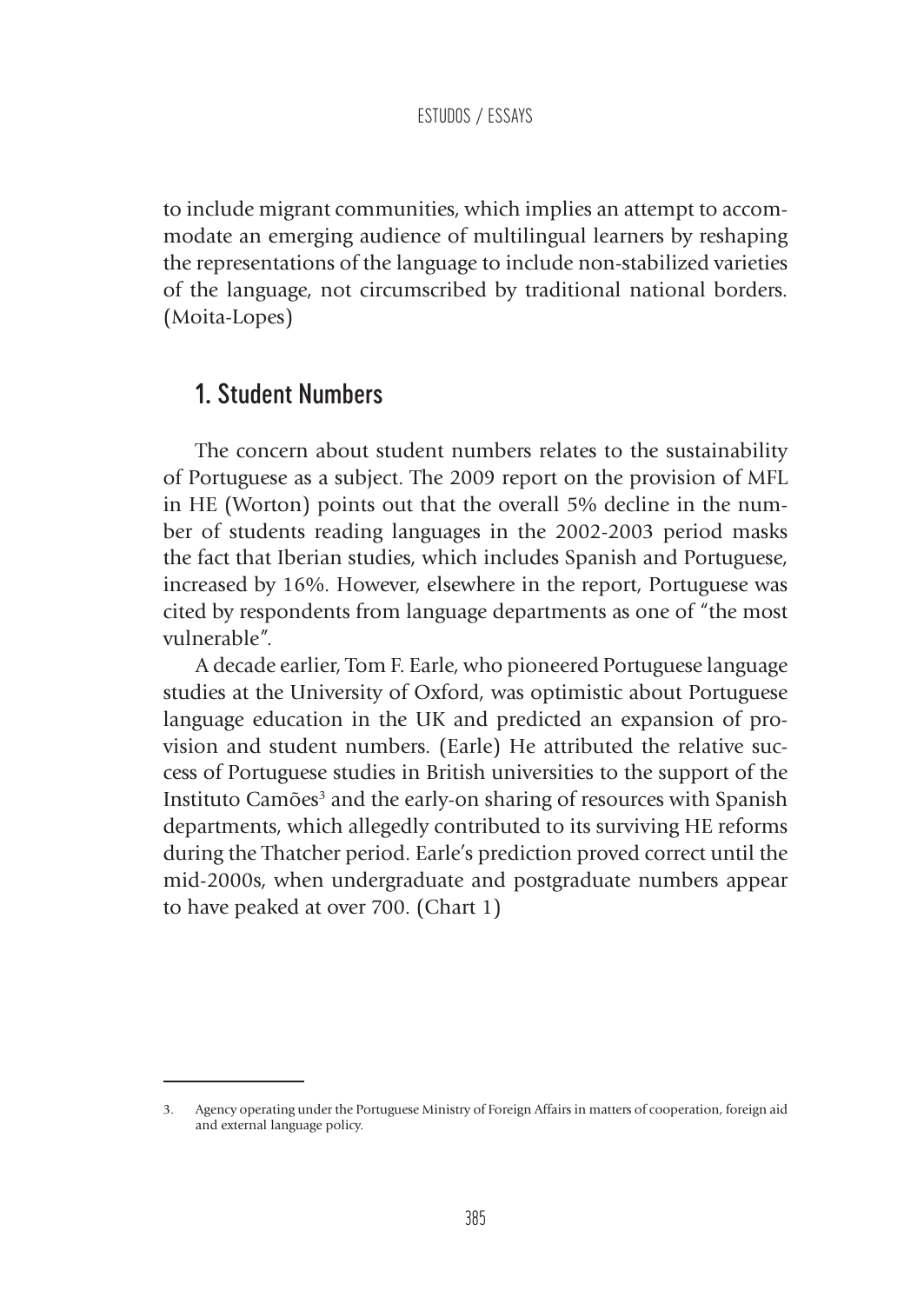```
REAP / JAPS 27
```


**Chart 1 –** Undergraduate and Postgraduate Portuguese Studies Students

However, even in circumstances where languages with a low recruitment base report increasing uptake numbers, questions of funding, staffing and perceived relevance influence the vulnerability of subjects. (University Council of Modern Languages) During the late 1990s and early 2000s, language departments saw decreasing uptake numbers, closures, mergers, and staff redundancies. (Coleman) Portuguese studies was not an exception.

In 2007, the University of Cambridge were to suspend Portuguese as a full degree before a faculty board recommended its continuation, not without warning against the underfunding of languages; (Blackburn) and in 2009, King's College, London, merged the former independent departments of Spanish, and Portuguese into the Department of Spanish, Portuguese & Latin American Studies. In a news piece on the protests following the announcement of the suspension of the Portuguese degree at Cambridge, the subject was simultaneously deemed "too popular" by a student member of the university General Board, and reported to be studied by just over twenty

<sup>(</sup>Centre for Information on Language Teaching; Higher Education Statistics Agency)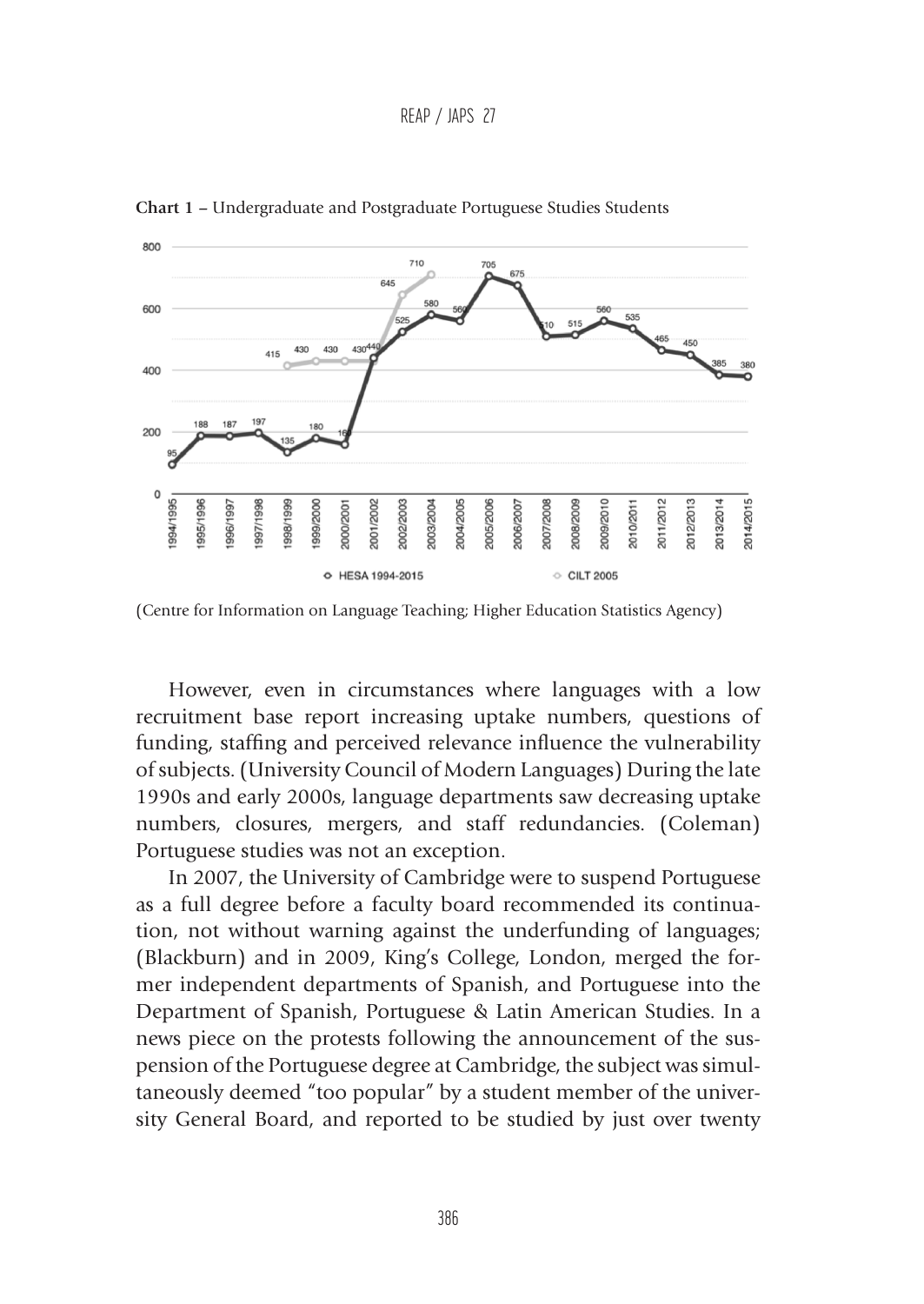students, (Mitchell) which was less than 3% of the total number of undergraduates of the Faculty of Modern and Medieval Languages in the academic year 2007/2008. (University of Cambridge, *Student Statistics 2007-08*)

## 2. Invisibility

Student numbers are an obvious component of the visibility of language degrees. Earle's prediction of an expansion of provision and uptake partially attempted to anchor the relevance of the subject on growth rather than on the existing recruitment base. Atkin's rejection of the *lesser*-*taught* label mirrors Earle's concern.

It is difficult to assess the validity of claims on student numbers due to inconsistent statistics. While Higher Education Statistics Agency (HESA) figures show a growth rate of 300% in the twenty-year period from 1994/1995 to 2014/2015, the figure is likely to be much smaller. HESA introduced a new subject classification called the Joint Academic Coding System (JACS) in 2002/2003, which makes comparisons between the pre and post-JACS periods difficult. In any case, the accuracy of the data depends on how institutions code their figures and whether categories such as other languages are overused.<sup>4</sup>

A report on HE language studies by the Centre for Information on Language Teaching (2005), based on HESA statistics, presented undergraduate numbers more in line with post 2001/2002 figures, (Chart 2) which would bring the rate down to negative growth. A comparison with the figures on acceptance and qualifications obtained (also Chart 2) authorises the assumption that numbers peaked in the mid-2000s and replicated the overall evolution of French, Spanish and German with student numbers plummeting by over 40% from 2005/2006 onwards. (Chart 3)

<sup>4.</sup> Prior to the JASC subject classification, most students were accounted for in the other languages and balanced combinations categories. In the post-JASC statistics, more than 40% of students fall under the category others in European languages, literature & related subjects.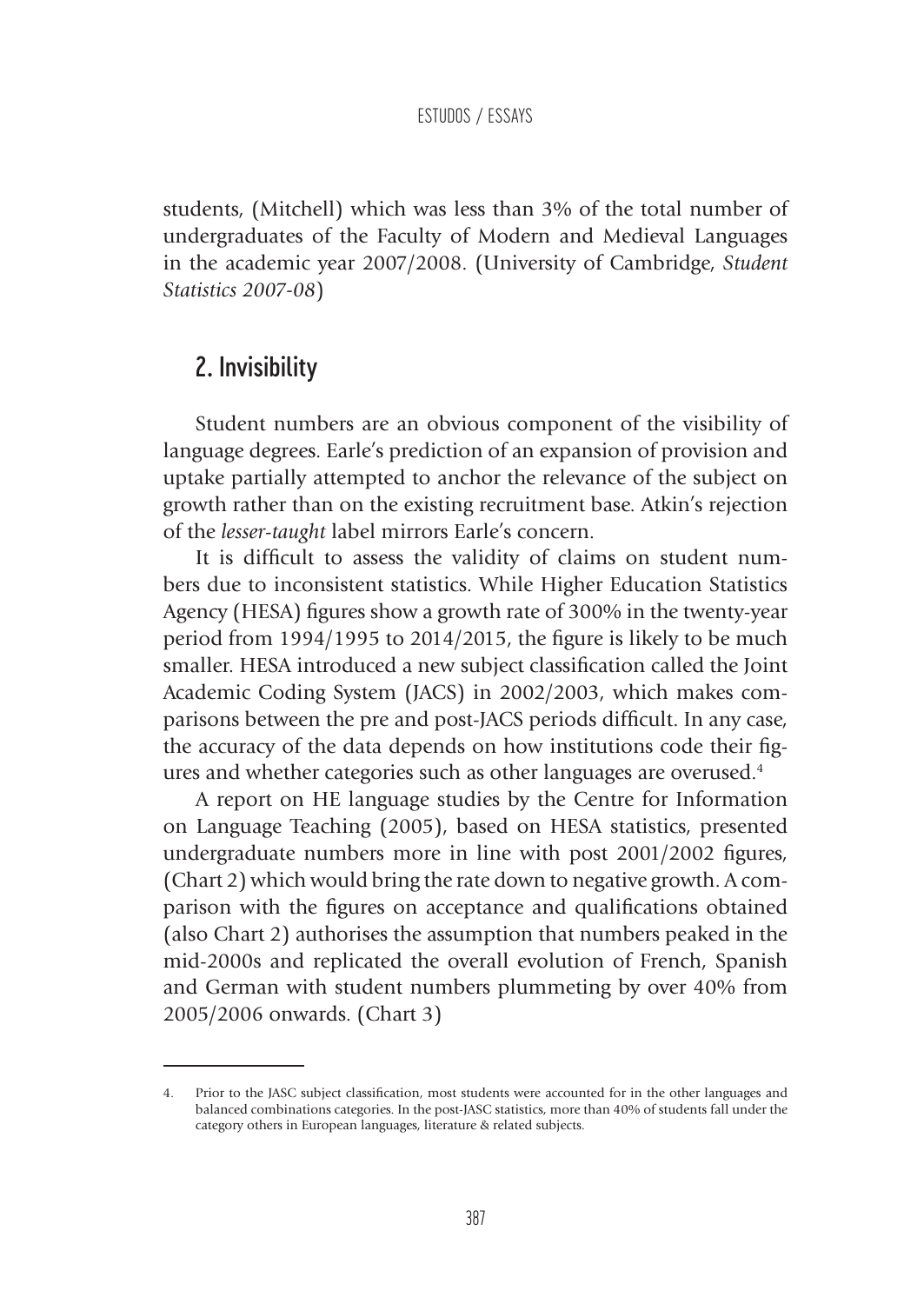REAP / JAPS 27



**Chart 2 –** Acceptances and Qualifications Obtained (Undergraduate)

(Centre for Information on Language Teaching; Higher Education Statistics Agency)



**Chart 3 –** Undergraduate and Postgraduate Language Studies Students

(Higher Education Statistics Agency)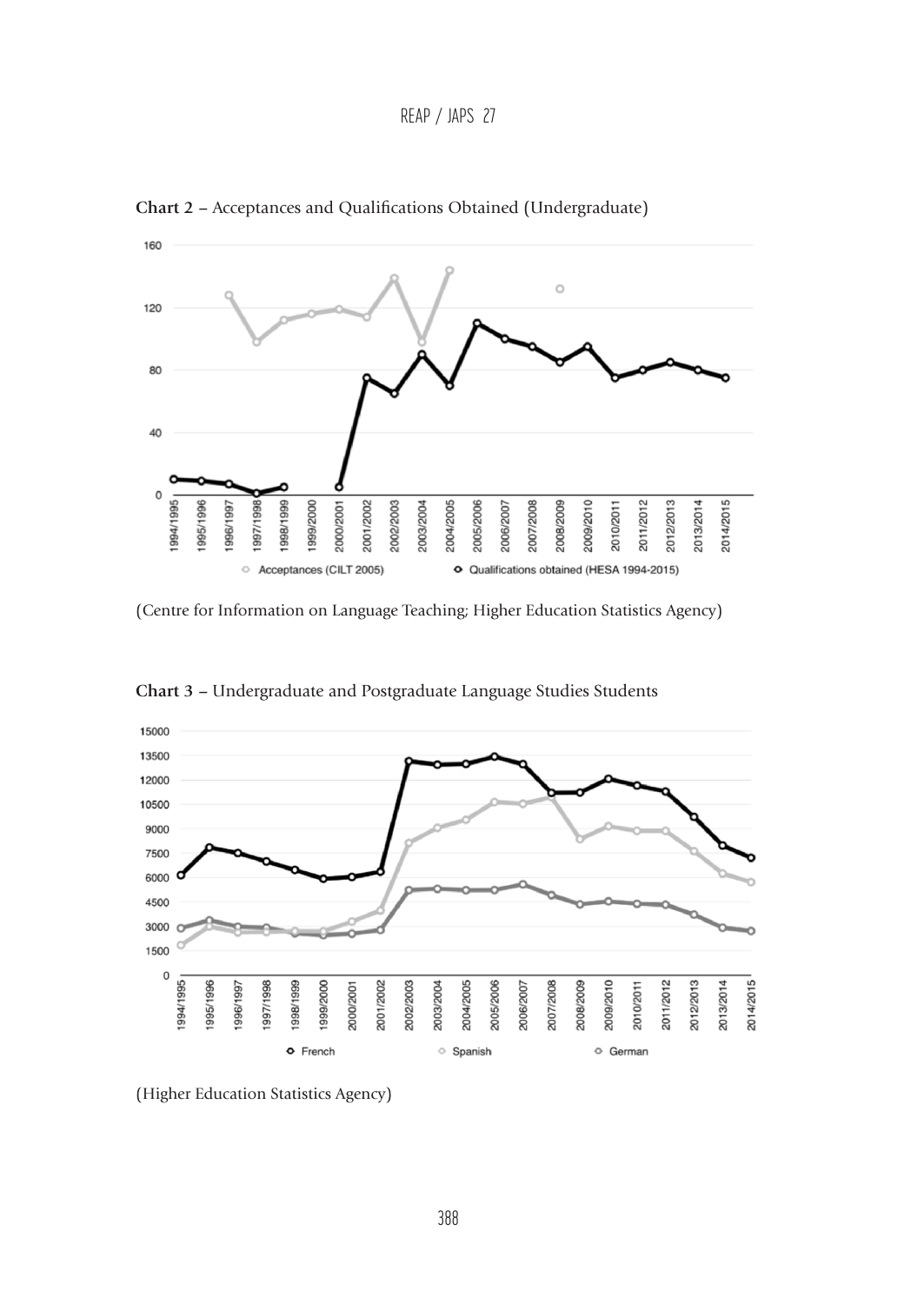The inconsistent statistics are also related to complex patterns of language provision (Perriam). Universities offer many degree combinations and often courses with varying Portuguese language content are not nominally identified as such. Some courses are offered under the designations of modern languages or Hispanic studies. In the latter case, the designation traditionally includes the study of both Portuguese and Spanish language cultures but can also refer to Spanish studies alone. (Davies)

It is difficult to present an accurate picture of the evolution of total student numbers. The overall decline in student numbers is contradicted by statistics of specific institutions. In the 2007 to 2016 period, the University of Oxford saw a 66% increase in the number of students reading Portuguese (from 42 to 70), especially due to enrolments in combined honours degrees, Spanish and French being the most common options; (University of Oxford, "University of Oxford Student Statistics: Detailed Table") and an informal survey by Rhian Atkin shows that figures for just five institutions largely outnumber the official statistics for the subject for the 2014/2015 academic year. (Chart 6 and Table 1)

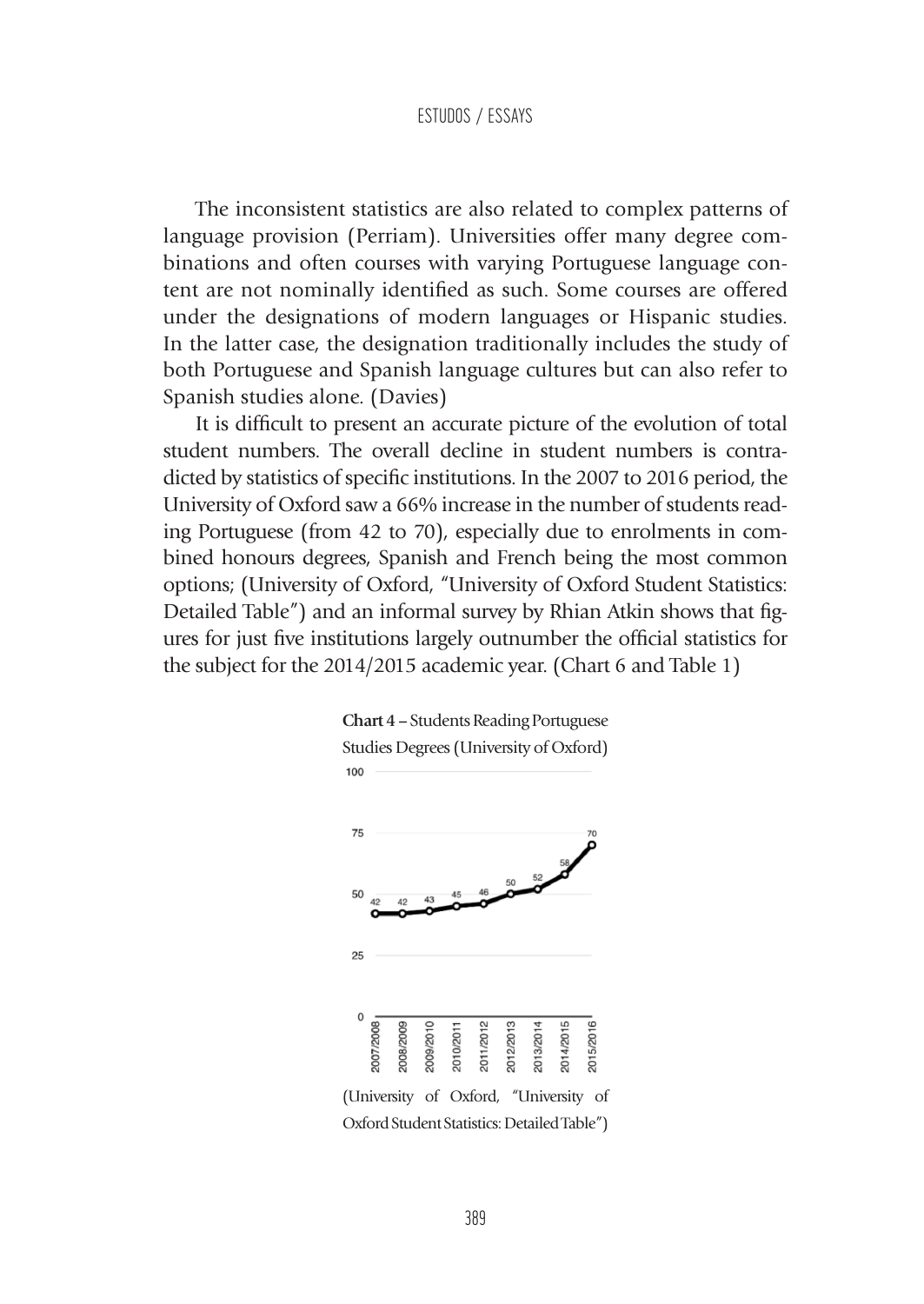### REAP / JAPS 27

| University of Nottingham | 163 |
|--------------------------|-----|
| University of Bristol    | 140 |
| University of Leeds      | 106 |
| University of Liverpool  | 103 |
| University of Exeter     | 49  |
| Total                    | 563 |
| <b>HESA</b>              | 385 |

**Table 1 –** Students Reading Portuguese Studies Degrees

(Atkin, Higher Education Statistics Agency)

As of 2016, twenty-four universities offered over 150 combined honours degrees (undergraduate degrees or integrated MAs) with a component of Portuguese studies, more than 70 degrees under the designation Hispanic studies, and more than 50 degrees under the designation modern languages. (University Council of Modern Languages) Portuguese studies as a single-honours degree was offered by the University of Oxford and King's College London (the latter, under the phrase Portuguese & Brazilian Studies, was discontinued in the 2016/2017 academic year).

### 3. Representations

In online promotional materials geared towards prospective undergraduates, universities highlight the economic relevance of the language, the number of speakers, the territories where it is spoken, and marginally, the sense of personal development one can achieve by studying Portuguese-speaking cultures.<sup>5</sup> The information is limited

<sup>5.</sup> The data collected on the representation of the Portuguese language and modules was the result of online searches conducted by or confirmed in May 2016. The degrees with a Portuguese language content were identified using www.ucas.ac.uk and unistats.direct.gov.uk and checked against each institution website.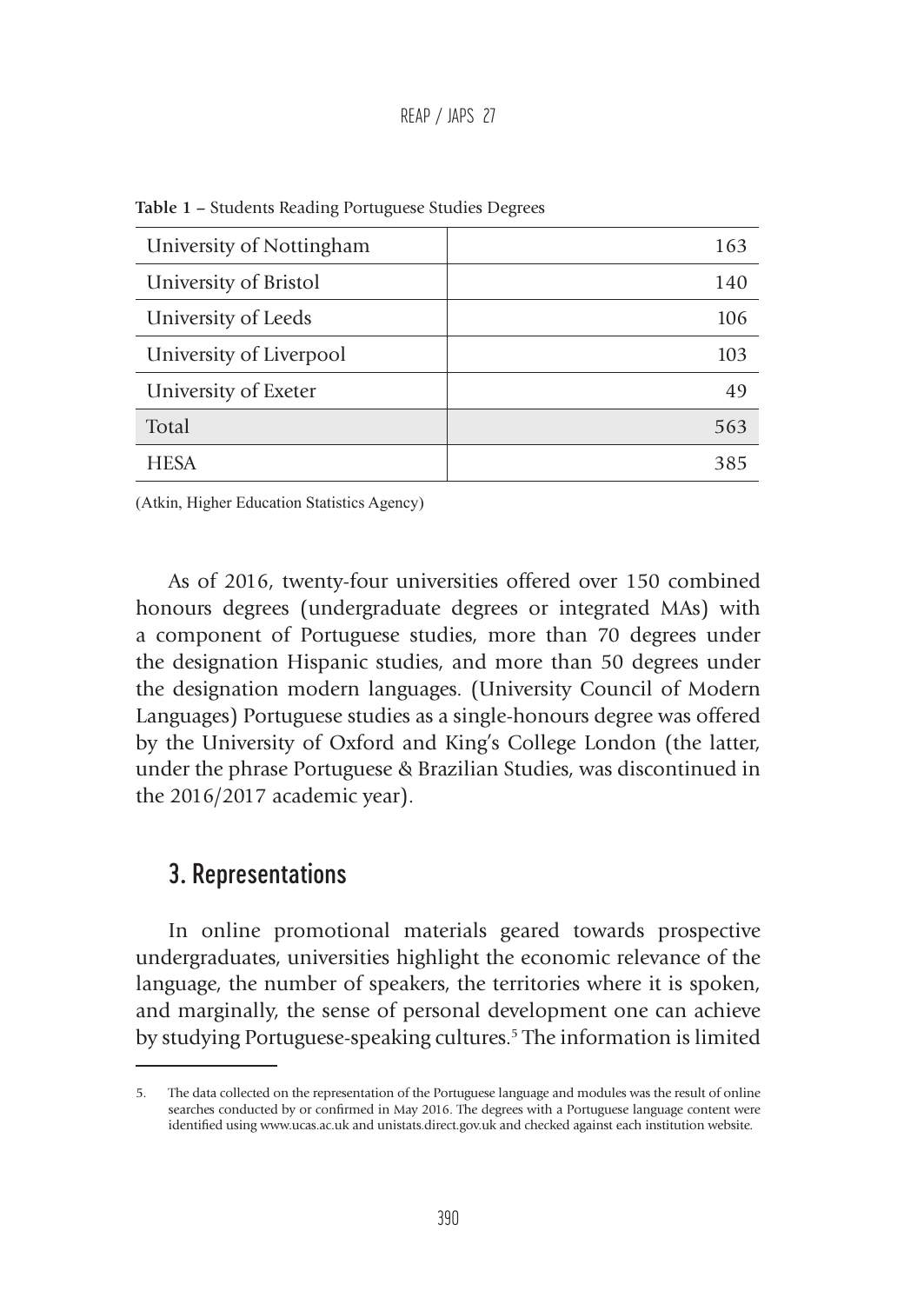in scope and depth with only a few institutions providing dedicated content on the Portuguese language component of their degrees, either on department web pages or course descriptions.

Universities emphasise Portuguese as a language on demand in the job market, especially because of the emerging economy of Brazil, which is singled out as "one of the world's largest economies." (University of Essex) Portuguese is referred to as of "vital global importance", (University of Liverpool) as a "language of commerce", (University of Oxford, "Modern Languages: Portuguese") and as a "valuable asset" in trade relations with Brazil and Portugal. (University of Essex) While the economic import of the language is mentioned in abstract terms such as *a valuable asset in an international arena*, specific references to the job prospects of future Portuguese language specialists are not common. At one end, the University of Birmingham's disclaimer – "We cannot claim that knowledge of Portuguese will always change your life, but linguistic competence combined with cultural knowledge does open the door to many career opportunities" – is symptomatic of this lack of specificity as it tries to push forward an agenda of language as a skill for employability while admitting that the correlation is problematic. (Canning) At the other end, there is the optimistic promise that a languages degree will equip the student with "language skills, cultural awareness and critical independence necessary to compete successfully in an almost limitless range of careers." (King's College London) Underlying both approaches is an understanding of language degrees as humanities/liberal arts studies meant to develop a range of skills (not just linguistic) that should open up opportunities for further specialisation. (Allen and Canning) Specific references to the language in its most immediate and available aspects within the British context are scarce, apart from two remarks on Portuguese being a key language for the future of the UK according to the British Council, and one of the "most widely spoken community languages in Britain." (Cardiff University)

The focus is on the territories where Portuguese is spoken and the number of speakers, which are taken as a whole. References converge on Brazil and Portugal, and the language is designated as "one of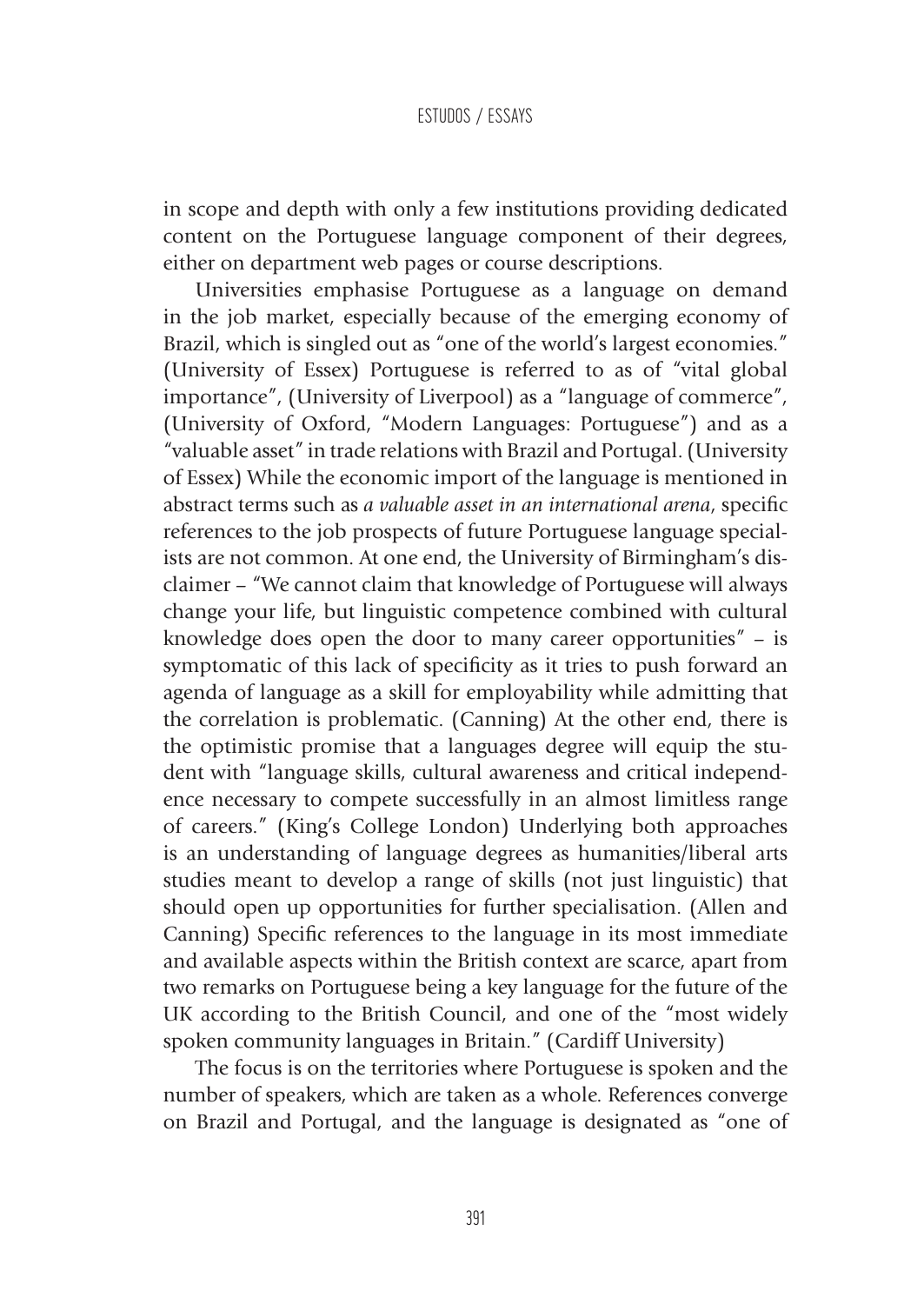the world's most widely spoken languages" (Cardiff University) or "one of the six most widely spoken world languages, with over 230 million native speakers." (University of Oxford, "Modern Languages: Portuguese") Other territories, except for Angola, are often amalgamated into phrases like "Africa and beyond." (University of Oxford, "Modern Languages: Portuguese")

### 4. *Curriculum*

With the exception of universities such as Cambridge, Essex, Glasgow and Oxford there is an emphasis on historical, literary, and sociocultural studies, not on linguistics and language *per se*, which is common to the provision in other MFL. (Gallagher-Brett and Canning) The University of Cambridge divides the Portuguese language content into modules covering different skills and knowledge areas. It offers two levels of *Use of Portuguese* (either as an *ab initio* or post A-level subject), two levels of *Portuguese Oral*, two modules on linguistics (*The Hispanic Languages* and *The Romance Languages*), three translation modules (including audio-visual materials), and a *Portuguese: Text and Culture* module that prioritises advanced language learning through analysis and commentary of a range of texts. (University of Cambridge, "Pgc2: Portuguese: Text and Culture") The University of Essex and the University of Glasgow also offer a skills-oriented *curriculum*. Essex, where students can study Portuguese in combination with another modern language or economics, offers five levels of language learning (including a conversion module from Spanish), *Translation*, *Interpreting and Subtitling*, *Careers and Employability Skills for Languages and Linguistics*, and a *Brazil in Focus: Business, Culture and Society* module that focuses on professional uses of the language. (University of Essex) Glasgow offers diverse language levels and pathways, and three levels of translation studies. (University of Glasgow)

The amount of language content of degrees varies considerably. While the average of contact hours offered by the respondents to the *Less-Widely Taught Languages Teaching Survey Report 2016* by UCML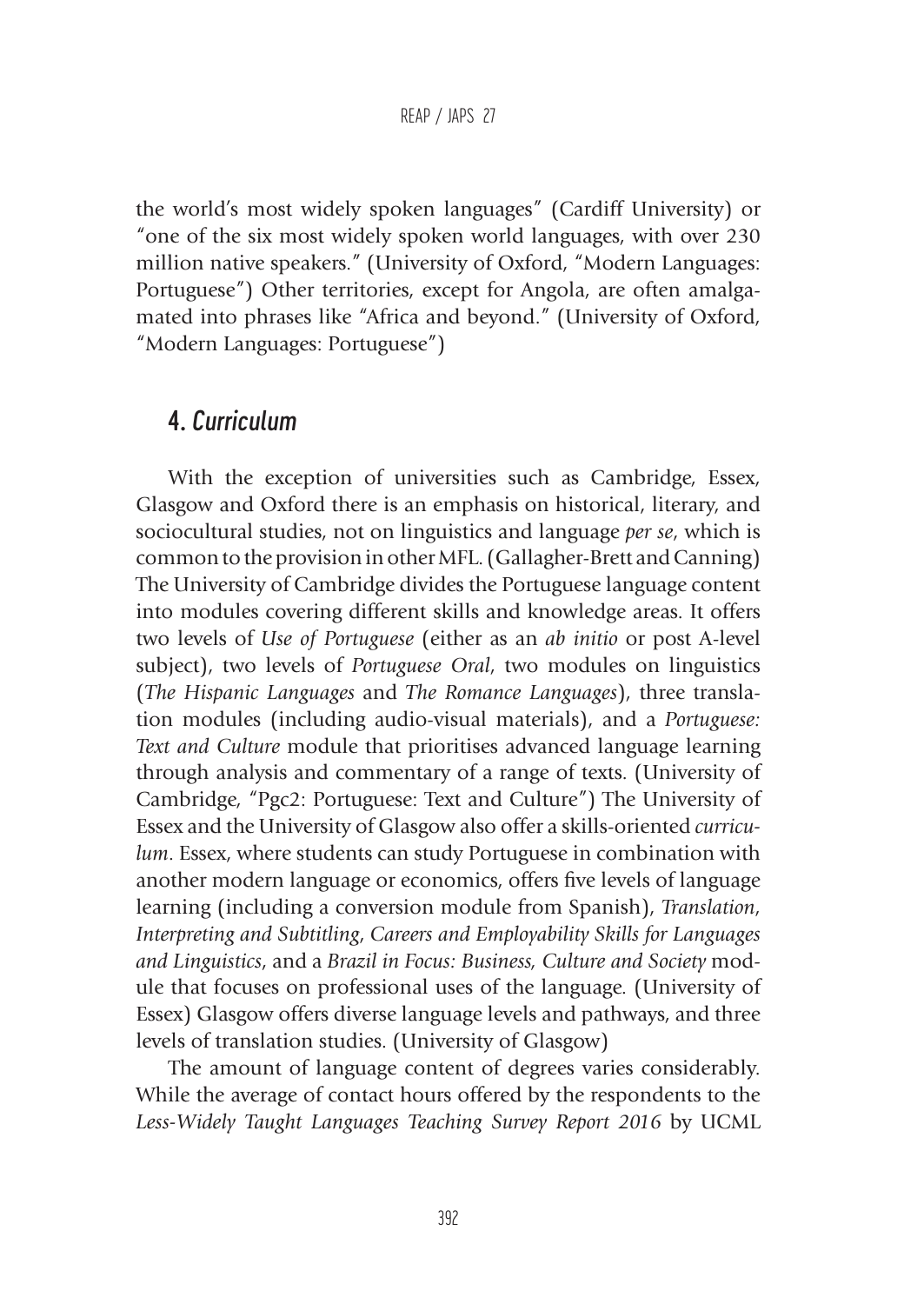(13 respondents, which is more than 50% of the total number of institutions) was 3.6, some universities reported as much as ten, and others as little as one hour per week. (University Council of Modern Languages) First-year introductory modules for *ab initio* students tend to be allocated more contact time than post A-Level modules but at the end of the degree, the two groups benefit from the same number of hours (or are merged into one class). Most students start learning the language *ab initio* and are expected to aim at C1/2 CEFRL level by the end of their degree or A-Level (B1/B2) proficiency by the end of year one of their studies. These objectives are underpinned by the expectation that students rely on previously acquired language learning skills and knowledge of other Romance languages. (Bavendiek and Kelly)

The *ab initio* provision is a standard offer even in cases where there is sizeable take-up at secondary and post-16 level. In a 2011 report, *ab initio* languages as a named component of degree programmes for Spanish, German and French represented 36%, 55%, and 84% of the total offer. (Verruccio) All the 14 institutions offering Portuguese did not have support for post A-Level students. However, as of 2016, at least five universities had some kind of provision for advanced students. Queen's University Belfast, Essex and Cambridge offered modules for post A-Level entrants; Bristol offered an alternative module focusing on cultural content; Cardiff offered modules geared towards advanced and heritage language students; and Queen Mary has been offering a similar provision since 2017-28.

Despite the lack of a more comprehensive picture of the geography of the language in course/department promotional texts, the curricular offer extends to other countries other than Brazil and Portugal. However, this is always done from the standpoint of a postcolonial/ imperial or Lusophone worldview. Course titles such as *Representations of Lusophone Africa in Postcolonial Cinema* (Queen's University, Belfast), *Slavery, Colonialism and Postcolonialism in African Cinema* (Queen Mary, University of London) and *Portugal and its Empire in the 20th Century: Trajectories and Memories* (University College, London) suggest an adherence to a Lusophone agenda that has been critiqued as an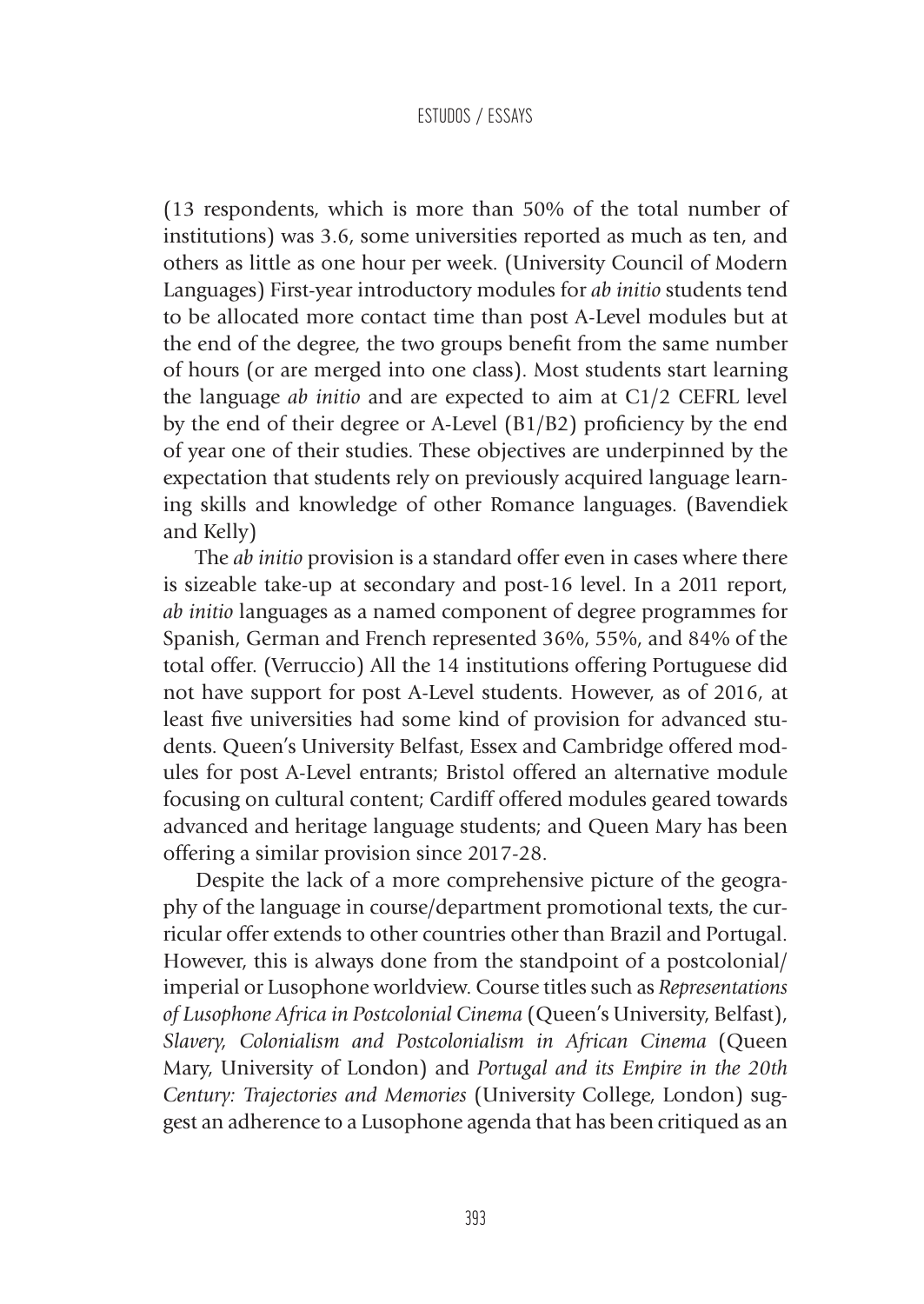imaginary construction aimed at allocating a positive role for Portugal in the postcolonial landscape. (Almeida and Lourenço) However, Portugal shares the focus with Brazil (sometimes under a comparative Hispanic/Iberian or Latin-American umbrella), which is the outcome of the history of the subject in the UK. Until the 1960s the emphasis was on Iberian cultural aspects, but from the 80s/90s onwards there was a shift towards Latin-American topics, which resulted in a revitalisation of Spanish and Portuguese studies. (Perriam) The focus is on literary studies or literature as a gateway to a social, historical or political examination of Brazil and Portugal. However, pure disciplinary approaches are rare (for example, the traditional chronological organisation of literature modules at the University of Birmingham). The titles of the modules suggest an endorsement of eclectic theoretical and methodological approaches akin to Cultural Studies where, besides the study of literature, society, history, and politics, there is a consideration of other categories such as identity, gender, visual arts, film, music or popular culture.

## 5. A Logical Second Step?

In his article on the state of play of Portuguese language in HE, Earle (2000) touched upon a second factor for the vulnerability of the subject: its ambivalent relation with Spanish. Earle welcomed the advantages that the cohabitation of the two languages under one roof had brought to the field of Portuguese studies; however, he also pointed out that the dimension of the Department of Portuguese and Brazilian Studies at King's College was only possible because it had never been merged with Spanish studies (which would happen in 2009). Earle's optimism concerning the evolution of Portuguese studies in the UK in 2000 did not translate into a clear rationale for the learning of Portuguese, apart from the suggestion that it would be a "logical" second step for university students with a knowledge of Spanish. (667-68)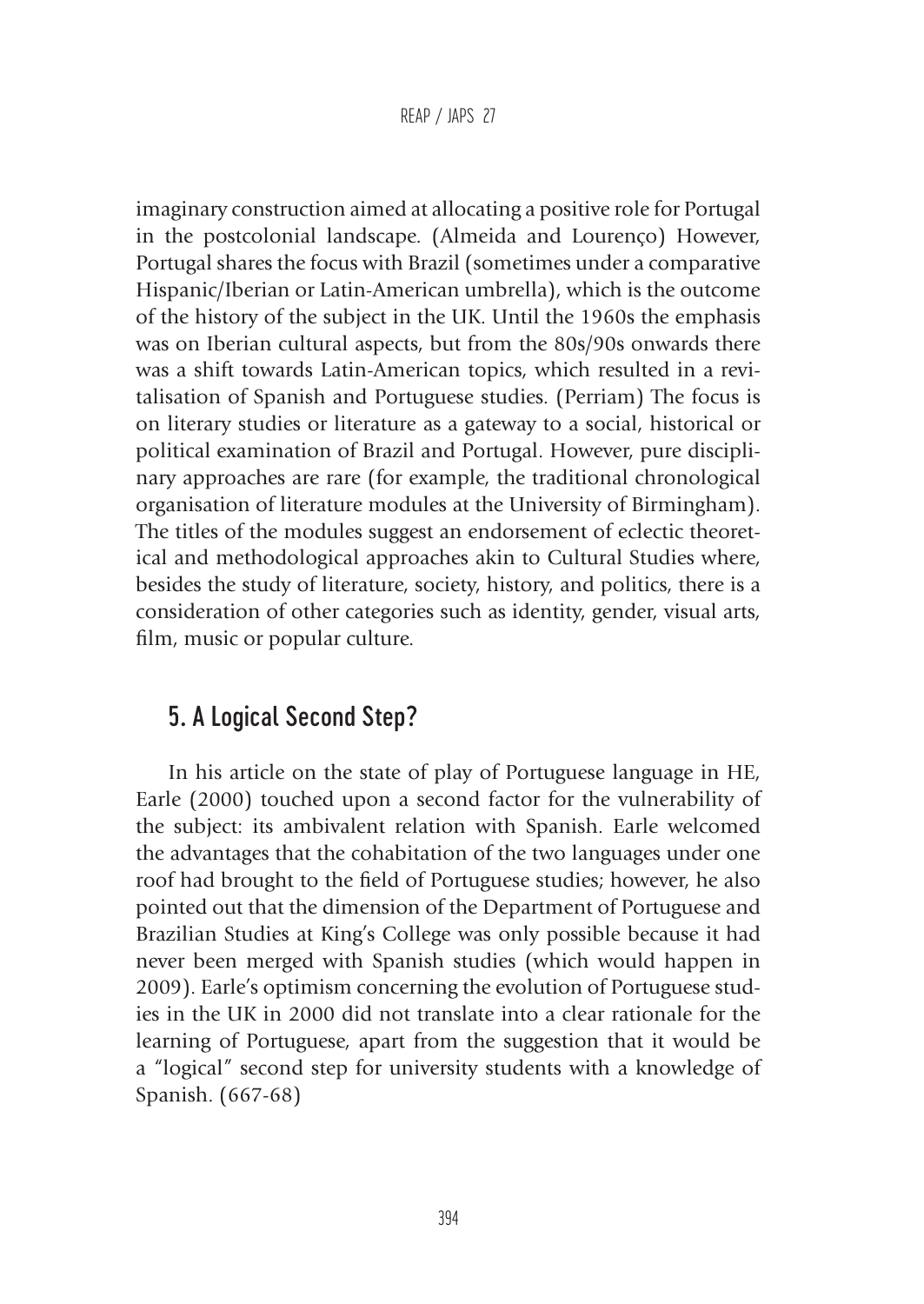The lack of visibility that Atkin (2016) tried to address is partly a consequence of the "hierarchy of national standing" underlying the organization of language departments, which subsumes the developments of the Portuguese-speaking world to the rubric of Hispanic studies. (Davies 18) In British and North-American academia the subject is linked to an early interest in the history of the Iberian Peninsula of the sixteenth and seventeenth centuries, when well-defined boundaries between nationalities were yet to be established. From the point of view of these scholars, a designation such as Hispanic studies fitted the focus of university departments. (Davies, 2014) An approach to modern languages based on nation-states brings about "logical" hierarchical choices in language study.

Earle's philosophical underpinning to the learning of the language did little to obviate the history of the subject in academia and a situation of "crisis" in language studies in HE, as labelled by the Nuffield report, which also mentioned Portuguese as an important world language in need of targeted action. (Nuffield Foundation 55) Portuguese as an obvious second step to Spanish results in a logical but vulnerable choice because, from an English and North-American perspective, the Portuguese-speaking world can be by default subsumed in the larger Hispanic narrative (which often includes Galician, Catalan, and Basque studies), or included in a more articulated brand of Iberian studies, underpinned by a comparative approach. (Resina)

### 6. A Shared Responsibility

In a volume dedicated to the global impact of the Portuguese language (an investigation very much circumscribed to the literary genre), Emeritus Professor of Portuguese at King's College Helder Macedo allows for the realisation that Portuguese amounts to a minority culture in Europe that is part of an international community of countries that share the same language. (Macedo) For Macedo, the minority status can be counterbalanced by the role of Portugal in the history of other territories such as the UK and the USA, and the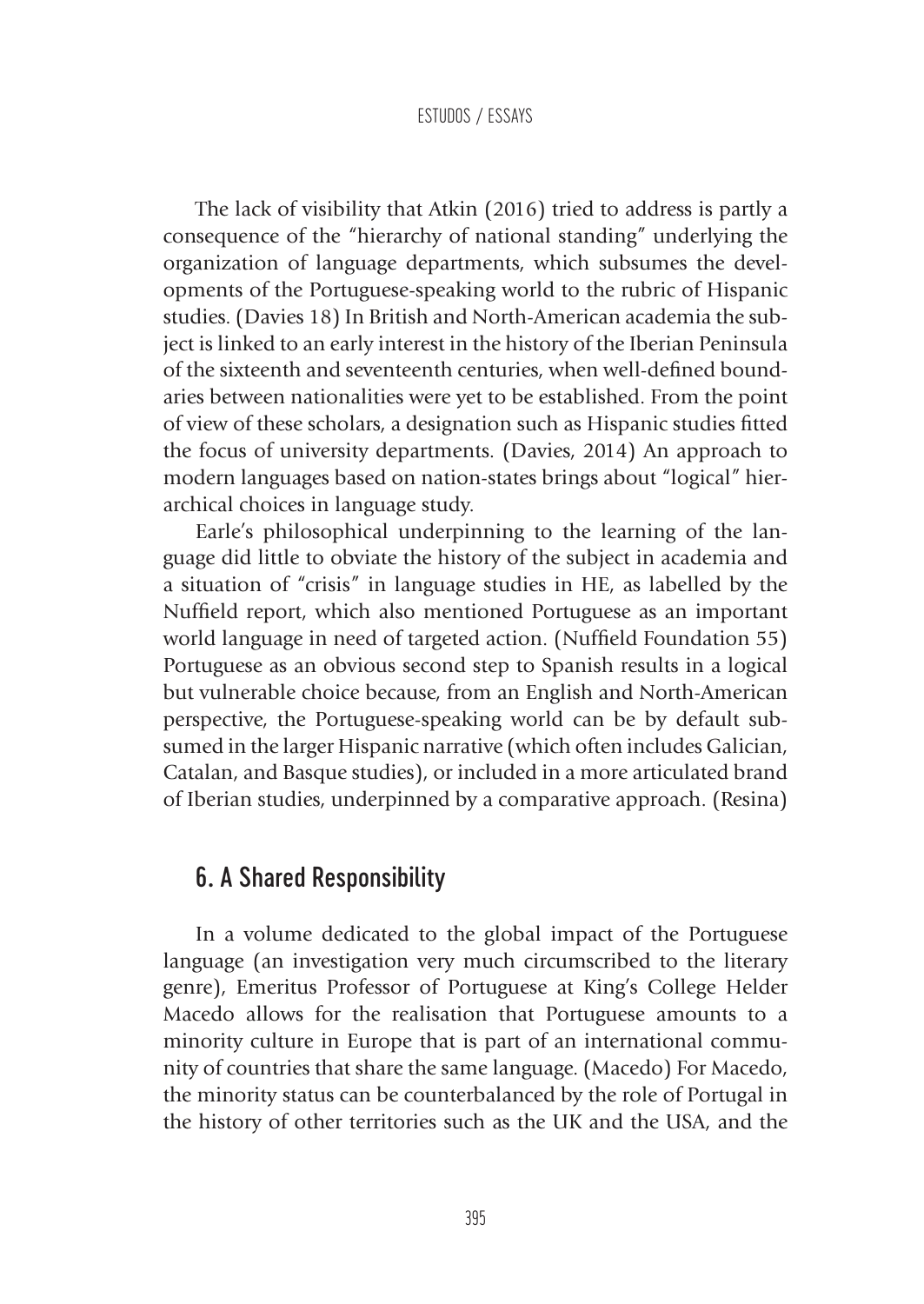presence of diaspora communities in those same territories. The reference to other Portuguese-speaking countries does not prevent Macedo from positing the problem in Eurocentric terms, that is, in terms that describe Portugal as being off the centre of power. Macedo's solution is to advocate that Portugal, the European Union, and the USA act upon a shared responsibility to ensure the access to the study of the Portuguese language and Portuguese language cultures in schools and universities across the world based on two principles, the historical significance of the language and a commitment to cultural diversity by the political and linguistic centres of power.

Whether drawing on more Eurocentric and traditional notions of cultural relevance, as in Earle (2000) and Macedo (2001), or the developments of ethnographic-oriented linguistics, there is a call for a shared responsibility in bringing the study of Portuguese to speakers of other languages. Oliveira (2015) argues that Portuguese is undergoing a phase in which the key stakeholders (the countries where Portuguese is an official language) are achieving parity in the management of the language, and a level of economic development that should enable a convergent standardisation geared towards the promotion of Portuguese as a world language. Specifically adopting a Brazilian viewpoint, Oliveira singles out English-speaking countries as privileged partners in exploring opportunities of reciprocity to stimulate the demand for the language in universities and economies at large.

## 7. An In-Between Language

In the English and North-American academia, the case for Portuguese has been put forward in terms of historical and cultural import, either subsumed in the field of Hispanic studies or filtered by a theoretical position of in-betweeness. Trindade (2013) identifies two strands of thought that reflect discourses on Portuguese produced abroad, one inaugurated by Brazilian sociologist Gilberto Freyre (1900-1987), and another by Portuguese social scientist Boaventura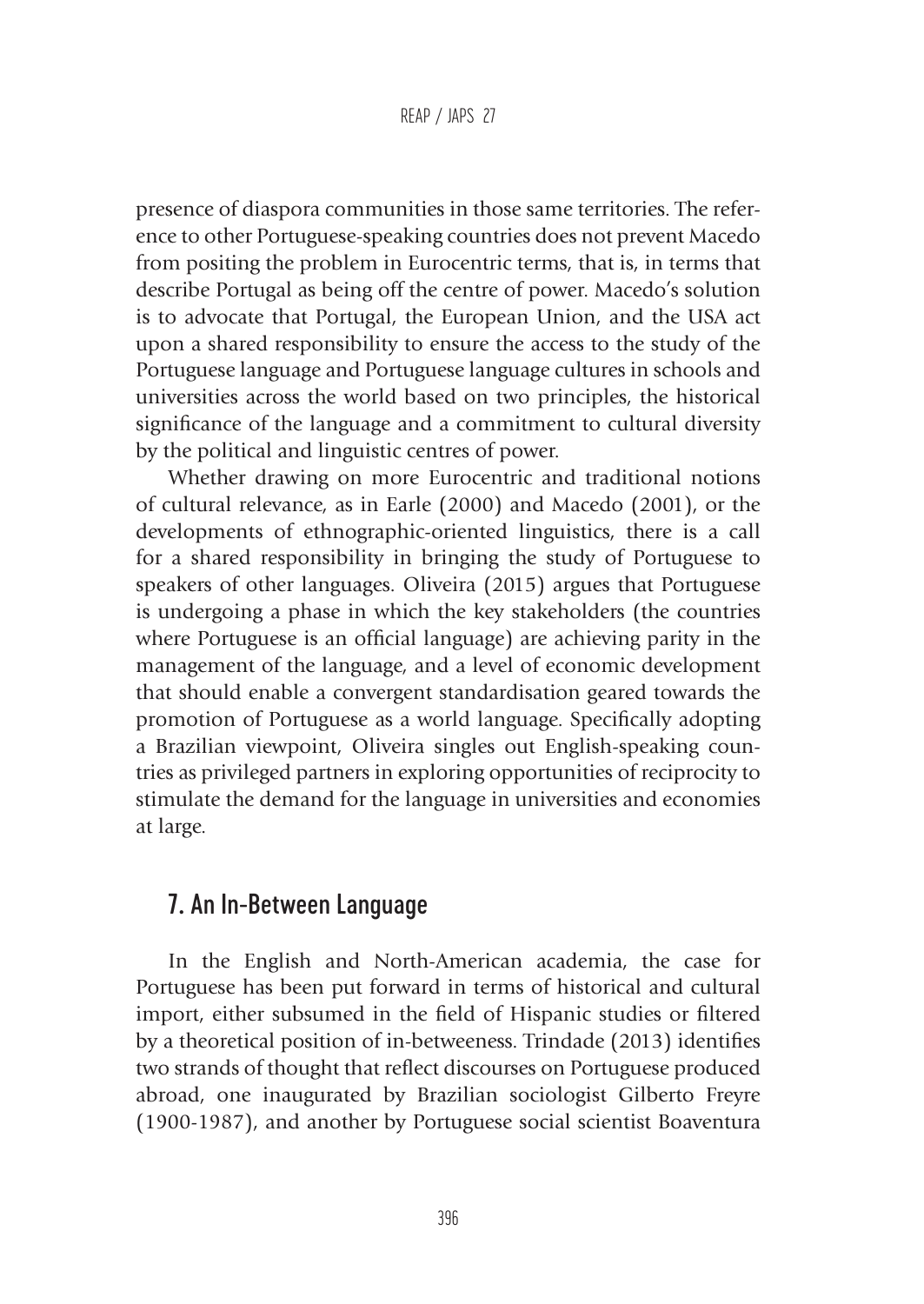Sousa Santos (1940-). The former sees Portugal as an exceptional case of colonialism, and the latter resorts to the concept of semi-periphery. For Freyre, Portuguese colonialism displayed an openness to miscegenation that would result in a multiracial Brazil; and Sousa Santos attempts to situate the language in between the European political/ cultural centre and the more fluid outcomes of post-colonial linguistic territories. However, such positions have been critiqued as ways to create misguided expectations of a unified identity, and a fictitious homogeneous cultural/linguistic space that disregards a complex colonial history. (Almeida, 2002 and Monteiro, 2014)

The picture of the Portuguese language invoked by Macedo (2001) to justify its relevant position in today's world is the outcome of colonial history as filtered by the figures commonly used to emphasise its importance: spoken by 200 million people, the official language of seven independent nations (in 2001 East Timor was yet to become an independent country from Indonesia), and the third most widely spoken European language. Despite its historical and cultural focus, it aligns both with an economy-focused viewpoint, (Reto, 2012) and with a concept of language as a pluricentric phenomenon in need of a globalised management effort. (Oliveira, 2015) The overall picture is not so much a representation of a diversified language, but a way of conveying the idea that the cultural frontiers of Portugal extend beyond its political borders.

## Conclusion

Liddicoat (2013) notes that language spread policies often "imply a perceived problem in the (inadequate) use of one's own language by others." (173) Discourses on the Portuguese language struggle to come to terms with the fact that Portuguese, while being one of the most widely spoken languages, does not conform to the preconceived idea of what a world language looks like. Discourses about Portuguese language education in HE reflect such a gap. The combination of number of speakers, number of territories and historical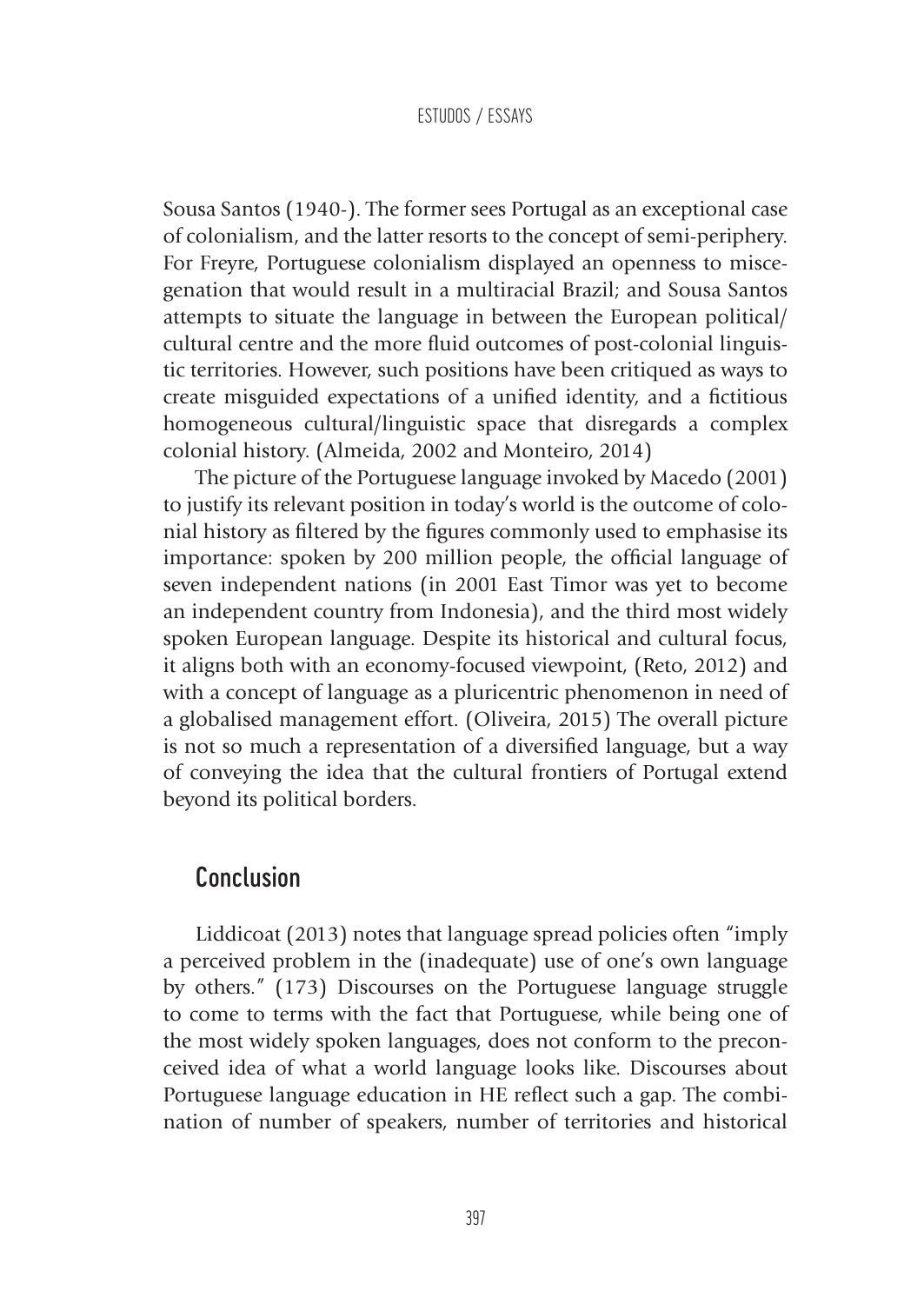import is taken at face value, without a consideration of the linguistic and educational ecosystems where the Portuguese language might fit in. Often, the result is a language policy with a monolingual bent that sees Portuguese language education as a shared international responsibility.

The representations of Portuguese and the discourses created in HE do not provide a sustainable rationale for Portuguese. Even considering that statistics might have been concealing a considerable recruitment base and growth in uptake numbers, information geared to prospective undergraduates is rather limited, which suggests that there are values and a historical/cultural/economic capital that is perceived as self-explanatory.

Information provided by universities predicates such values on the emerging economic relevance of Portuguese, the number of speakers and the countries where it is spoken and the personal advantages of studying Portuguese, which sways between the promise of a straightforward professional gain and the offering of a stepping-stone for further specialisation. Such a schematic and self-sufficient picture conceals a subject with some vulnerabilities: a history of administrative and conceptual contiguity with Spanish and a strong reliance on support provided by the Portuguese and Brazilian governments. However, while it makes sense to promote an articulation with Spanish studies and to draw on students' previous knowledge of Spanish (and other languages), it is not clear whether it is viable to rely on the conceptualising of Portuguese as a "logical" second step to Spanish. (Earle) As the Cambridge and King's College episodes show, and Earle himself and Davies (2014) acknowledge, this creates unwanted consequences in practical (survival of courses and departments) and disciplinary terms (it narrows the opportunities to study specific issues about Portuguese-language territories).

Arguably, Atkin's inclusion of a community language dimension in her picture of a global Portuguese (and in the language programme at Cardiff) is an attempt to expand the repertoire of support points of Portuguese language education in universities.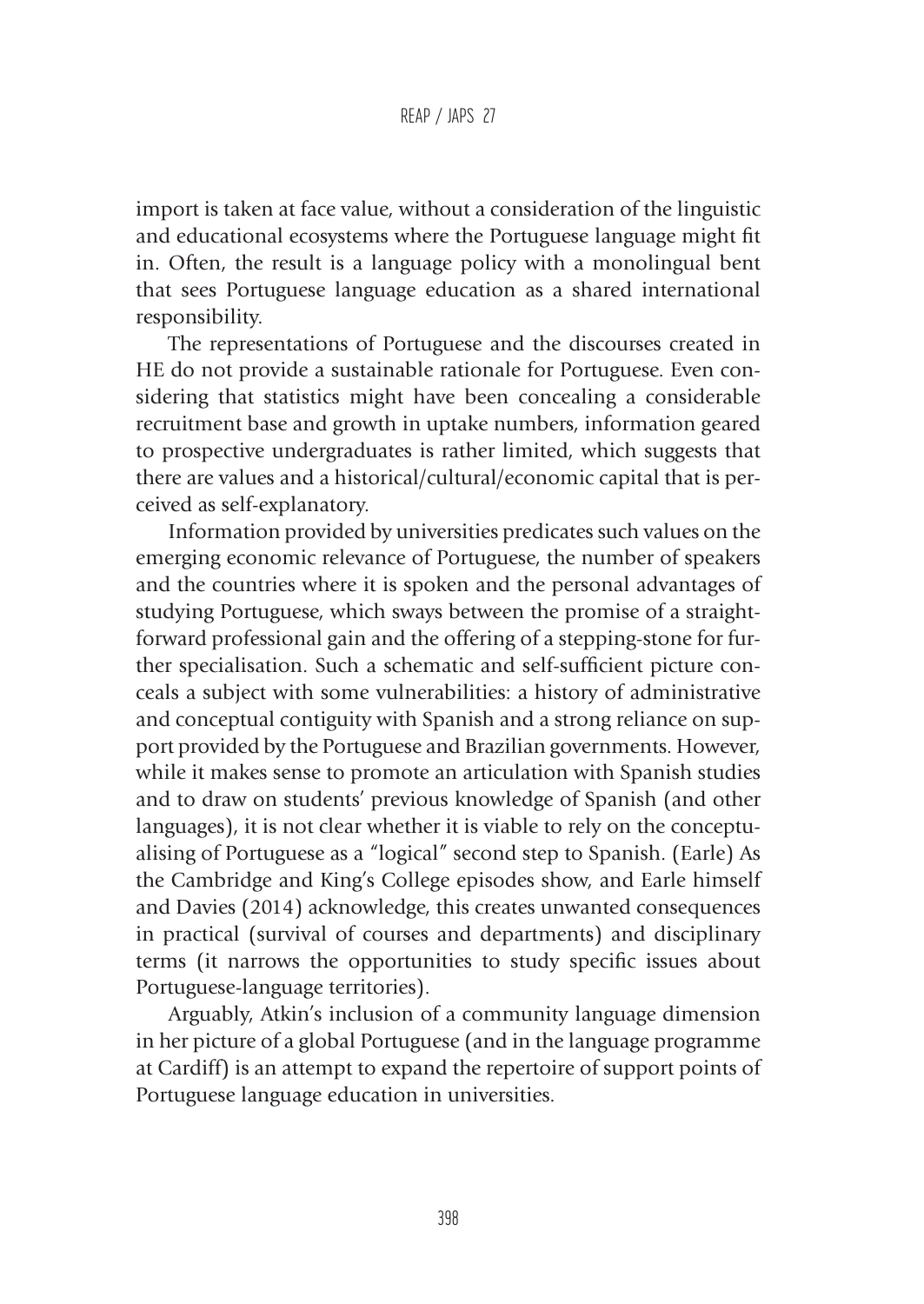### Works Cited

- Allen, Rebecca. *A Wider Perspective and More Options: Investigating the Longer Term Employability of Humanities Graduates*. Southampton: Subject Centre for Languages, Linguistics and Area Studies, University of Southampton, 2006.
- Almeida, M. V. de. "Portugal's Colonial Complex: From Colonial Lusotropicalism to Postcolonial Lusophony." *Queen's Postcolonial Research Forum*, 2008.
- Atkin, Rhian. "A Língua Portuguesa nas Universidades." *Dia da Língua Portuguesa*. London: Brazil Embassy, 2016.
- Bavendiek, Ulrike. "Motivational Processes and Practices in Accelerated *Ab Initio* Language Learning." *Language Futures: Languages in Higher Education Conference 2012*, 2012.
- Blackburn, Amy. "Portuguese Saved? Undergraduate Portuguese Remains in Suggested New Tripos Model." *The Cambridge Student* 03/05/2007 2007: 1.
- Canning, John. "A Skill or a Discipline? An Examination of Employability and the Study of Modern Foreign Languages." *Journal of Employability and the Humanities*. 3 (2009): 1-12.
- Cardiff University. "Portuguese." Cardiff University [2016]. Web. 28/05/2016 <http://www.cardiff.ac.uk/modern-languages/courses/undergraduate/ portugese>.
- Centre for Information on Language Teaching. *Trends in Language Students at Higher Education Institutions in UK, 1998/9 to 2003/4*: Centre for Information on Language Teaching, 2005.
- Coleman, James A. "Modern Languages in British Universities: Past and Present." *Arts and Humanities in Higher Education* 3.2 (2004): 147-62.
- Davies, Catherine. "What Is 'Hispanic Studies'?" *The Companion to Hispanic Studies*. Ed. Catherine Davies. Abingdon: Routledge, 2014. 17-38.
- Earle, Tom. "O Ensino do Português nas Universidades Britânicas." *Veredas* 3 (2000): 665-69.
- Gallagher-Brett, Angela, and John Canning. "Disciplinary Disjunctures in the Transition from Secondary School to Higher Education Study of Modern Foreign Languages: A Case Study from UK." *Arts and Humanities in Higher Education* 10.2 (2011): 171-88.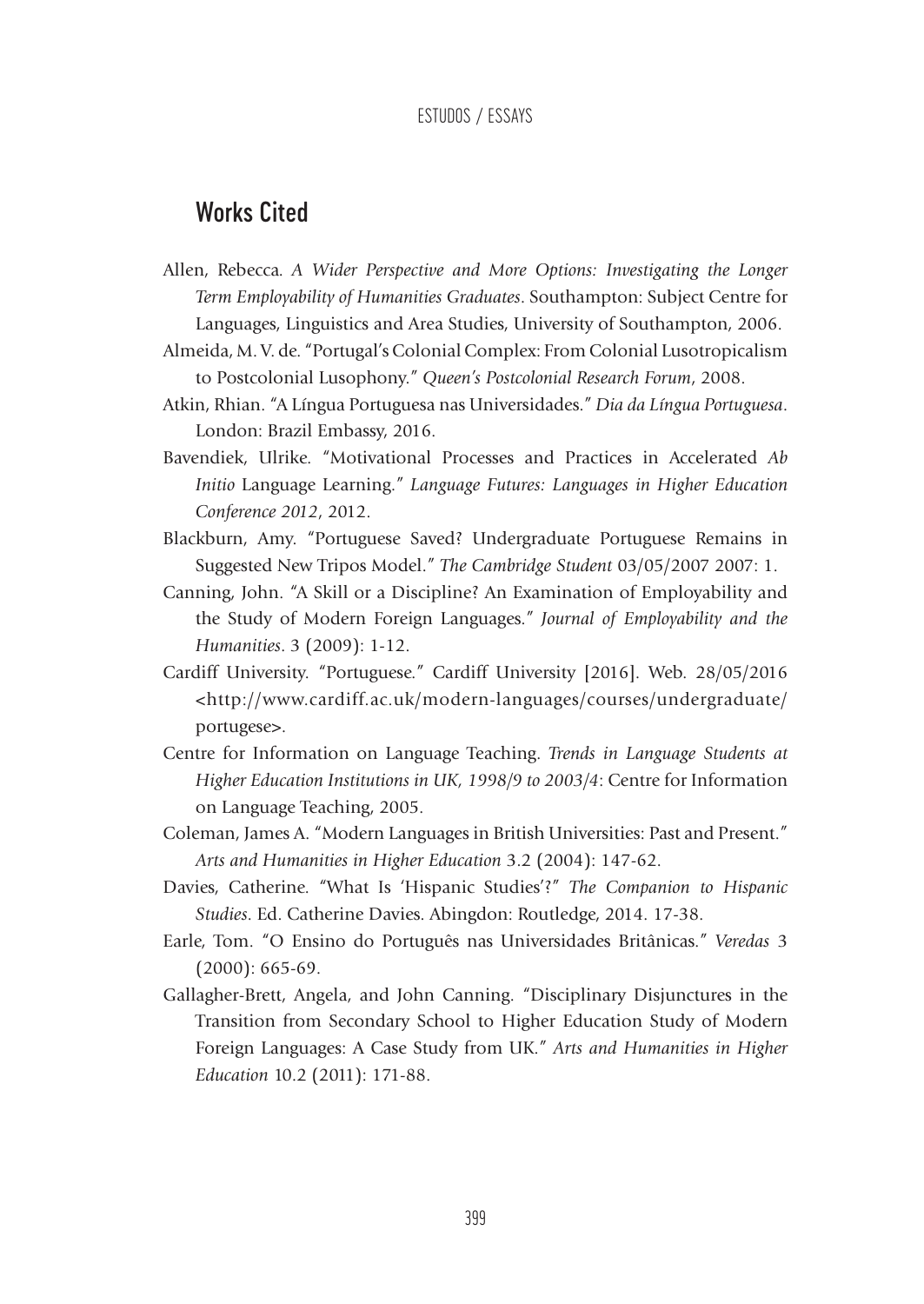- Higher Education Statistics Agency. "Students, Qualifiers and Staff Data Tables." Higher Education Statistics Agency 1994-2015. Web. 02/04/16 <https:// www.hesa.ac.uk/content/view/1973/239/>.
- Kelly, Julia. "Working Towards Theory: The Accelerated *Ab Initio* Language Learning Experience in Spanish and Portuguese at the University of Southampton." *Languages Future: Languages in Higher Education Conference 2012*, 2012.
- King's College London. "Spanish & Portuguese with a Year Abroad BA." King's College London 2016. Web. 28/05/2016 <http://www.kcl.ac.uk/study/ undergraduate/courses/spanish-and-portuguese-with-a-year-abroad-ba.aspx  $\mathbf{z}$ .
- Kramsch, Claire. "Teaching Foreign Languages in an Era of Globalization: Introduction." *The Modern Language Journal* 98.1 (2014): 296-311.
- Liddicoat, Anthony. *Language-in-Education Policies: The Discursive Construction of Intercultural Relations*. Bristol, Buffalo and Toronto: Multilingual Matters, 2013.
- Lourenço, Eduardo. *A Nau de Ícaro Seguido de Imagem e Miragem de Lusofonia*. Lisboa: Gradiva, 1999.
- Macedo, Helder. "Portugal: The New Frontier." *Global Impact of the Portuguese Language*. Ed. Asela Rodriguez de Laguna. Brusnwick and London: Transaction, 2001. 3-10.
- Mitchell, Lizzie. "Too Popular to Escape the Axe." *Varsity* [2007]. Web. 21/05/2016 <http://www.varsity.co.uk/news/47>.
- Moita-Lopes, Luiz Paulo. "Linguistic Ideology: How Portuguese Is Being Constructed in Late Modernity." *Global Portuguese: Linguistic Ideologies in Late Modernity*. Ed. Luiz Paulo Moita-Lopes. New York and London: Routledge, 2015. 15-44.
- Nuffield Foundation. *Languages: The Next Generation*. London: The Nuffield Foundation, 2000.
- Oliveira, G. M. de. "Language Policy and Globalization: The Portuguese Language in the Twenty-First Century." *Global Portuguese: Linguistic Ideologies in Late Modernity*. Ed. Luiz Paulo Moita-Lopes. New York and London: Routledge, 2015. 27–46.
- Perriam, Chris. "Iberian Studies in UK." Centre for Language, Linguistics, and Area Studies 2002. Web. 04/04/2016 <https://www.llas.ac.uk/resources/ gpg/1447>.